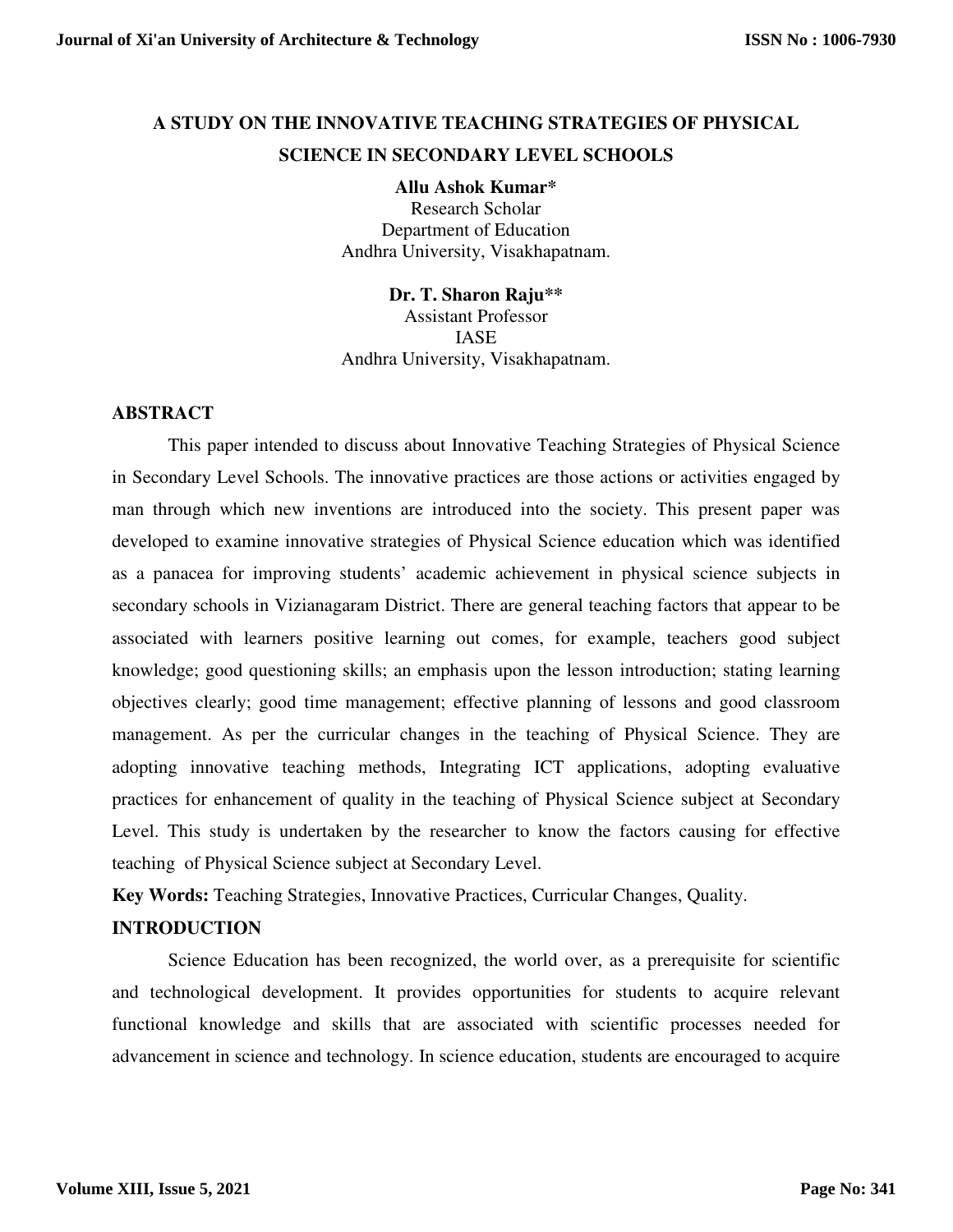and practice the scientific skills. Science education is concerned with finding answers to problems in a bid to understand and interpret natural phenomena (Eze and Akubue, 2007).

Science education should therefore, inculcate self-discipline, scientific literacy and commitment in the minds of students. To achieve these, science teachers have to convert science teaching into sport and learning process that has to generate interest in the students and motivate them to stay back in the science discipline than to run away from it. Science education should become fun and thrilling to the students rather than burden and boredom. Science education is an engine for the growth and progress of any society. It not only imparts knowledge, skills and inculcates values, but is also responsible for building human capital which breeds, drives and sets technological innovation and economic growth of any nation (Eze and Akubue, 2007). In today's era, information and knowledge stand out as very important and critical input for growth and survival. Rather than looking at science education simply as a means of achieving social uplifting, the society must view it also as an engine of advancement in an information era propelled by its wheels of knowledge and research leading to development. This change in focus of science teaching and learning is an aspect of innovative practices.

Khoboli and O'Toole (2011), however, propose that appropriate teaching and learning methods in teaching science, such as problem-based learning, practical work and group work, allow learners to interact and help each other to attain better subject understandings. The use of different teaching methods is likely to accommodate different individual learning styles among the learners. Khoboli and O'Toole (2011) argue that the teachers' commitment to learner-centred methods does not mean that all the designed activities are suitably covered with such methods, but that the choice of teaching methods should depend on the content of the lesson to be covered, the resources and time available.

Edowonyi-Otu and Abraham (2011) contend that the teaching of science is supposed to be result oriented and learner-centred, which can be only be achieved when learners are willing and when and when the teachers are using the appropriate methods and resources in teaching the learners. Since learners are curious by nature, they only need to be actively involved in the learning process in which they are continuously testing, speculating as well as building their own personal knowledge. When learners personalize the knowledge, it will become valid, meaningful and useful to them to apply in different contexts.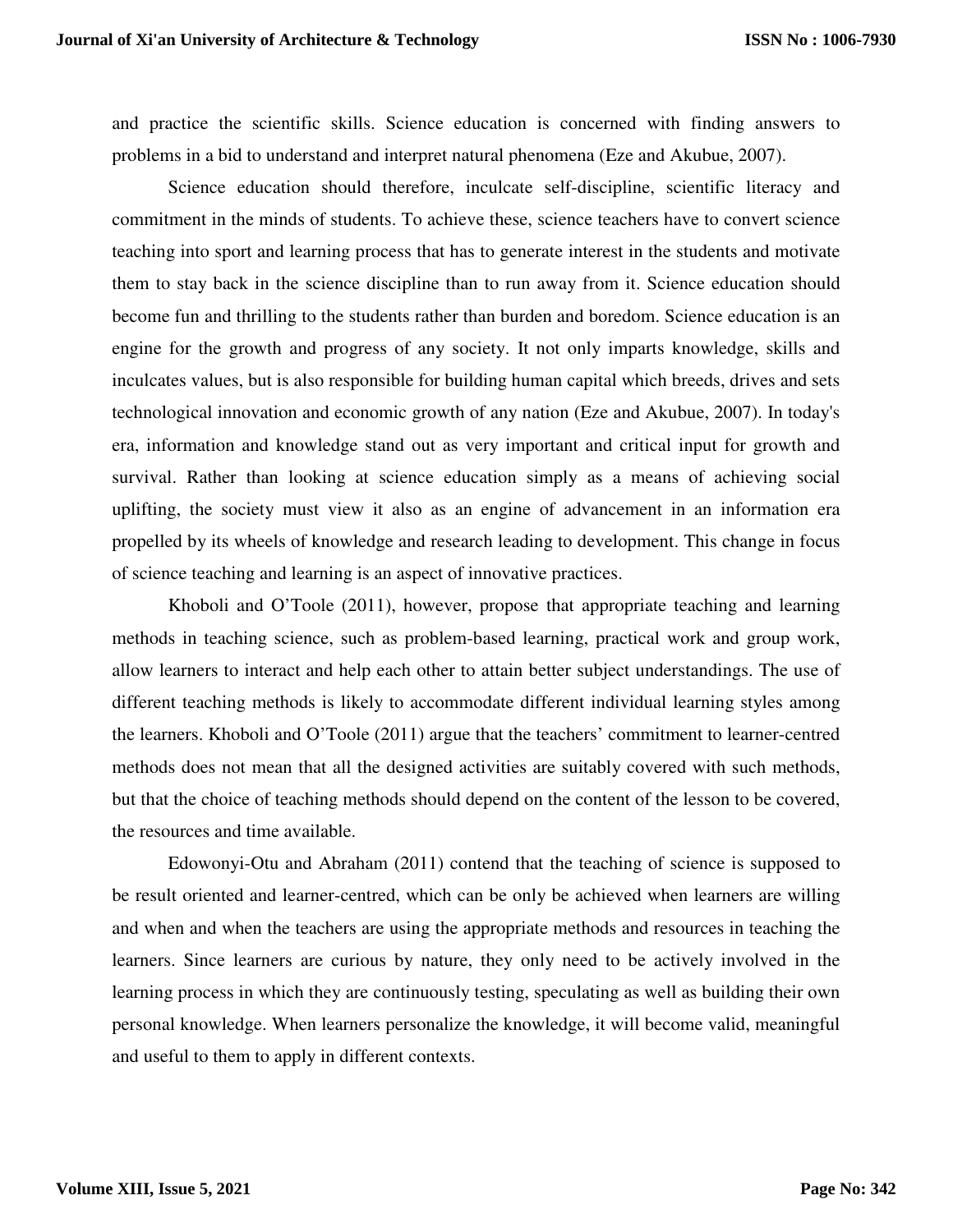Garcia (2003) noted that science in many schools is still being taught primarily through the lecture method and textbooks, rather than through exploration and experimentation which will allow learners to construct their own knowledge. In other words, some teachers in secondary schools are still not aware of what impact some teaching methods have on the teaching and learning of science.

# **NEED AND SIGNIFICANCE OF THE STUDY**

There are general teaching factors that appear to be associated with learners positive learning out comes, for example, teachers good subject knowledge; good questioning skills; an emphasis upon the lesson introduction; stating learning objectives clearly; good time management; effective planning of lessons and good classroom management. Teachers who have many of the aforementioned qualities may lead their learners to achieve high performance in their subject. Muijs and Reynolds (2011) further state that if teachers have good management of learners behaviour, allow interactions in teaching, provide attention to individual learners and employ different teaching methods as well as create a conducive teaching-learning climate in their classroom there is improvement in the understanding of content by learners.

Conner and Gunstone (2004) noted that learning outcomes are maximised when content knowledge is promoted together with strategic learning approaches. All these have implications for ITE in that ITE programmes need to model how to identify and learn content knowledge for pre-service teachers so they will gain confidence to teach the fundamental aspects of physics. ITE providers are responsible for the training and development of effective teachers. Commenting on the role that science teachers can play in facilitating high school students' learning, Wellington and Osborne (2001) indicated that "as teachers of science … our primary skills lie not in our ability to do science, but in our ability to interpret and convey a complex and fascinating subject" (p. 138). This statement indicates the importance of subject matter content knowledge (Fensham, 2001) and how beginning teachers might be enabled to interpret and connect ideas and make these explicit in their teaching.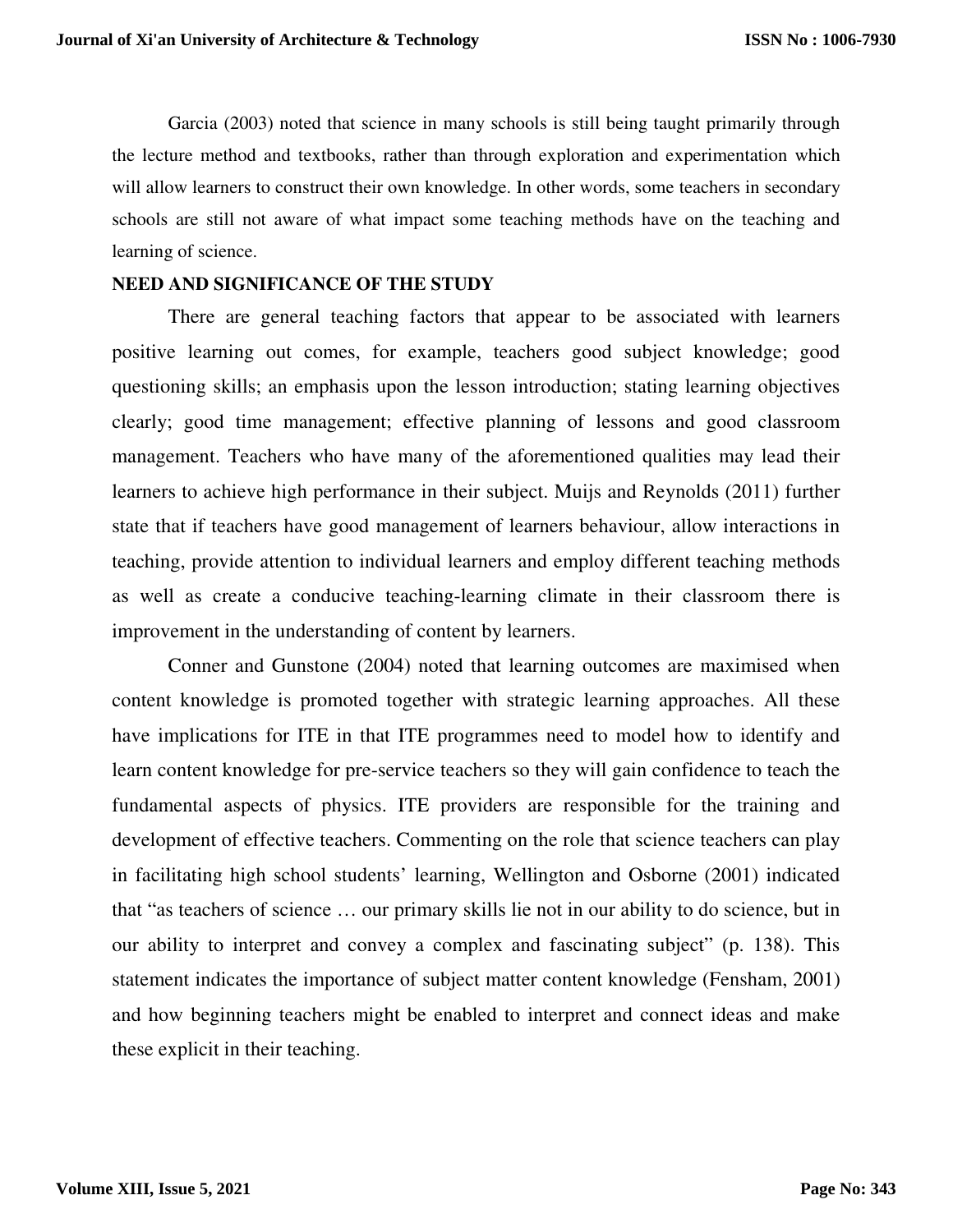As per the curricular changes in the teaching of Physical Science. They are adopting innovative teaching methods, Integrating ICT applications, adopting evaluative practices for enhancement of quality in the teaching of Physical Science subject at Secondary Level. This study is undertaken by the researcher to know the factors causing for effective teaching of Physical Science subject at Secondary Level.

#### **OBJECTIVES OF THE STUDY**

- 1. To study the perceptions of physical science teachers towards Teaching Methods basing on their socio-economic variables.
- 2. To study the perceptions of physical science teachers towards Teachers content Knowledge basing on their socio-economic variables.
- 3. To study the perceptions of physical science teachers towards Curriculum Issues basing on their socio-economic variables.

#### **HYPOTHESES OF THE STUDY**

- 1. There is no significant difference among the perceptions of physical science teachers towards Teaching Methods basing on their socio-economic variables viz., Gender, Age, Locality, School Management, General Qualifications, Professional Qualifications and Teaching Experience.
- 2. There is no significant difference among the perceptions of physical science teachers towards Teachers Content Knowledge basing on their socio-economic variables viz., Gender, Age, Locality, School Management, General Qualifications, Professional Qualifications and Teaching Experience.
- 3. There is no significant difference among the perceptions of physical science teachers towards Curriculum Issues basing on their socio-economic variables viz., Gender, Age, Locality, School Management, General Qualifications, Professional Qualifications and Teaching Experience.

#### **SAMPLE DESIGN AND SAMPLING TECHNIQUES**

Subjects were selected from 120 schools covering ten rural mandals (86 schools), four urban localities (18 schools) and two tribal mandals (16 schools) situated in Vizianagaram district. The investigator personally approached and distributed the questionnaires to respondents. The purpose and procedures for filling out the questionnaires were personally explained to the Physical Science Teachers who acted as respondents. The investigator selected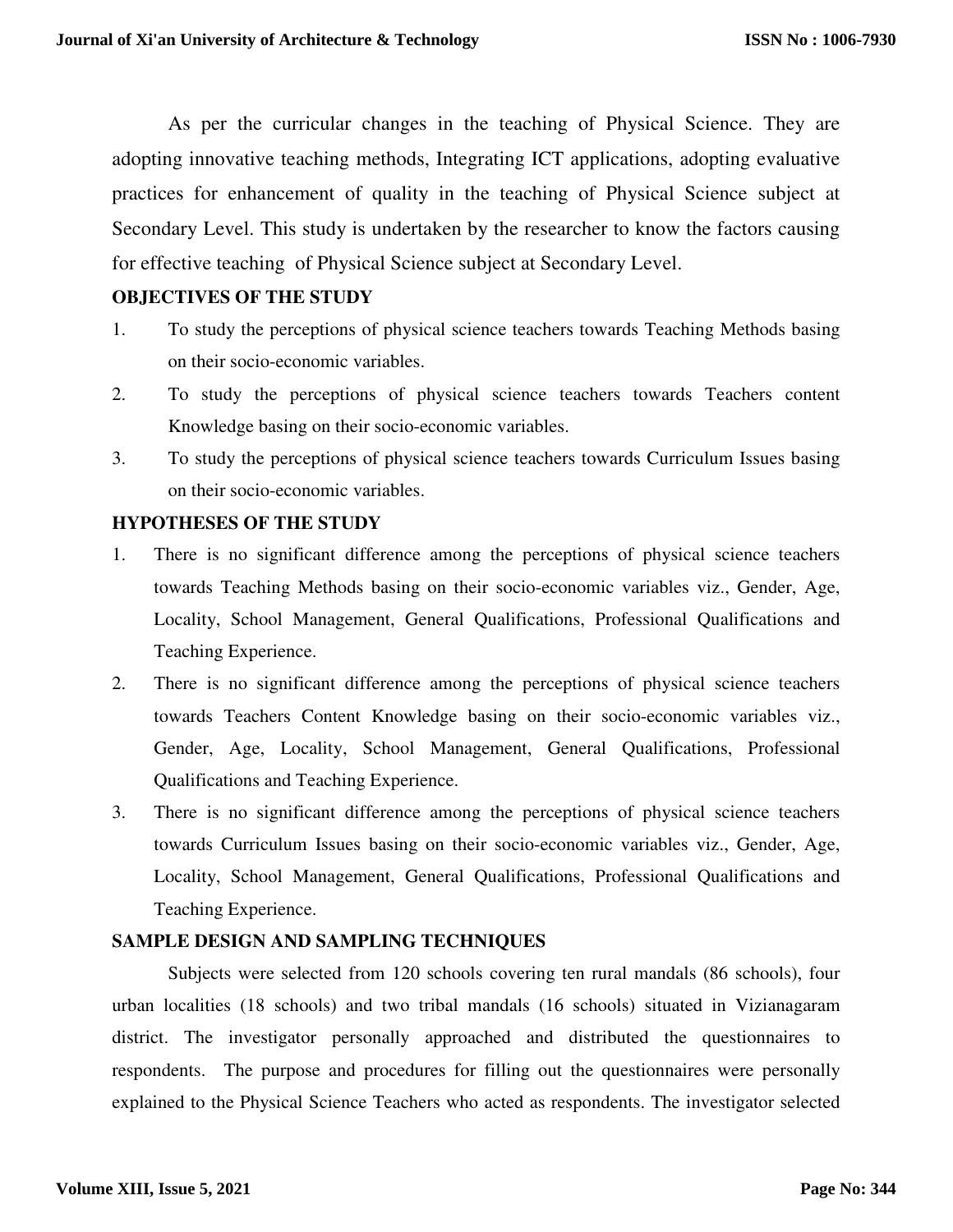Secondary Schools covering Government, Zilla Parishad, Municipal and Tribal Welfare in selecting the respondents. The investigator selected ten rural mandals viz., Vizianagaram (rural), Bobbili (rural), Parvathipuram (rural), Saluru (rural), Denkada, L.Kota, Pusapatirega, Garugubilli, Jiyyammavalasa, and Terlam and four from urban locality viz., Vizianagaram (urban), Bobbili (urban), Parvathipuram (urban), Saluru (urban), whereas for tribal locality, the researcher selected Kurupam and Pachipenta mandals for this study purpose.

#### **TOOL DESCRIPTION**

The researcher selected 3 areas viz., a) Teaching Methods, b) Teachers content Knowledge, c) Curriculum Issues, in the preparation of a tool. It is an instrument designed for self-rating of the physical science teacher's opinion of the degree to which they feel on the perceptions towards Factors Affecting the Effective Teaching of Physical Science in Secondary Schools.

#### **ANALYSIS AND DATA INTERPRETATION**

**Table - 1: Mean, SD, and 't'/F Values on the perceptions of Physical Science Teachers with respect to Teaching Methods.** 

| S.No.          | <b>Variable</b> | Category   | N   | <b>Mean</b> | Std. Dev. | t/F-value          | p-value |
|----------------|-----------------|------------|-----|-------------|-----------|--------------------|---------|
| $\mathbf{1}$   | Gender          | Male       | 115 | 41.65       | 3.94      | 1.01 <sup>NS</sup> | 0.31    |
|                |                 | Female     | 51  | 42.27       | 2.86      |                    |         |
|                | Age             | Below 35   | 18  | 41.22       | 4.70      |                    |         |
| $\overline{2}$ |                 | 35 to 45   | 84  | 41.64       | 3.94      | 0.85 <sup>NS</sup> | 0.43    |
|                |                 | Above 45   | 64  | 42.28       | 2.84      |                    |         |
| $\overline{3}$ | Locality        | Rural      | 111 | 41.68       | 3.96      |                    |         |
|                |                 | Urban      | 43  | 42.58       | 2.65      | $2.94*$            | 0.05    |
|                |                 | Tribal     | 12  | 39.83       | 2.32      |                    |         |
| $\overline{4}$ | Management      | Government | 22  | 42.05       | 2.15      |                    |         |
|                |                 | <b>ZPP</b> | 120 | 41.66       | 3.99      | $2.99*$            | 0.05    |
|                |                 | Municipal  | 19  | 42.84       | 2.85      |                    |         |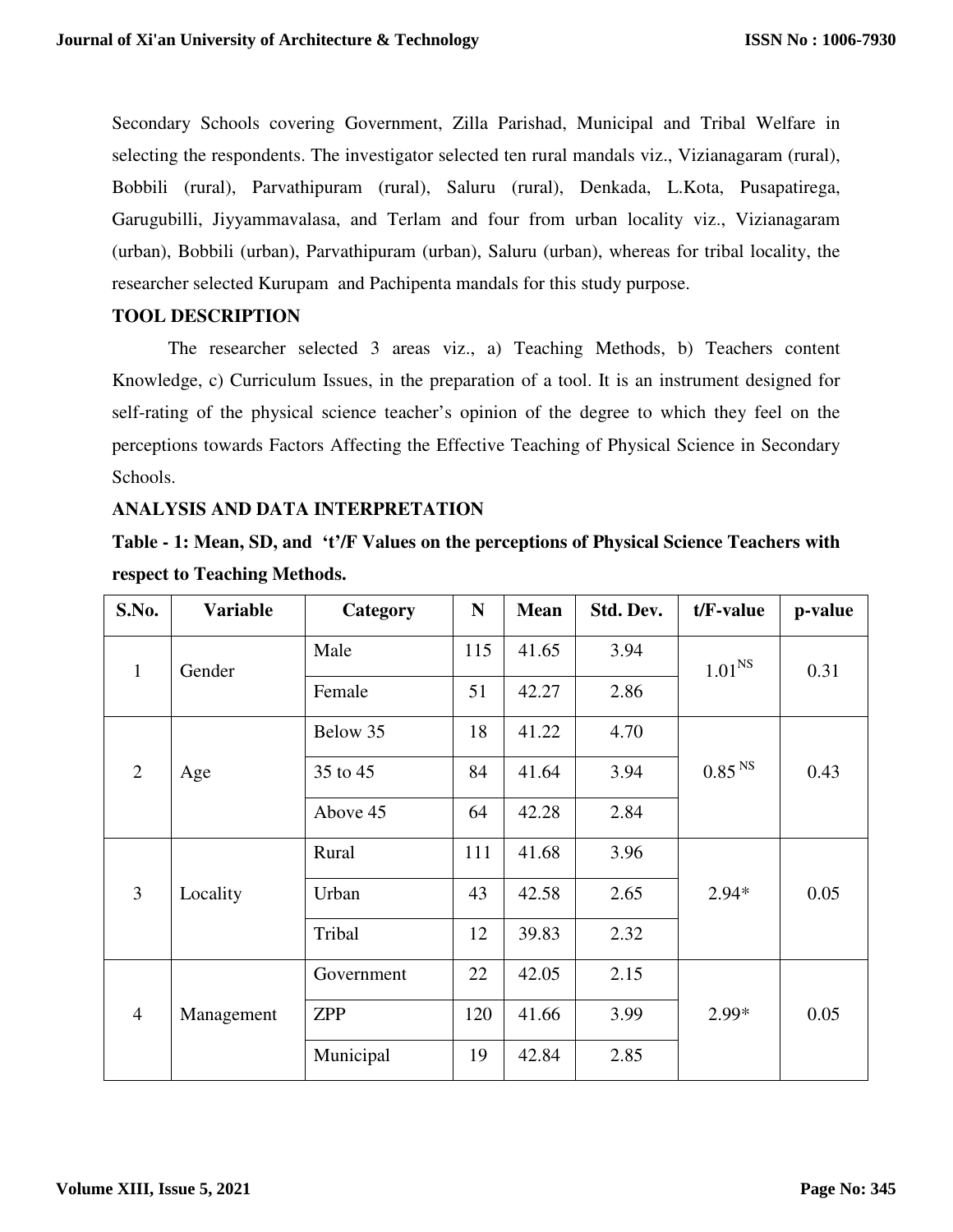|                |                               | <b>Tribal Welfare</b> | 5              | 41.60 | 2.88 |                    |      |
|----------------|-------------------------------|-----------------------|----------------|-------|------|--------------------|------|
| 5              | General<br>Qualification      | B.Sc.                 | 108            | 41.95 | 3.34 | 0.53 <sup>NS</sup> | 0.60 |
|                |                               | M.Sc.,                | 58             | 41.64 | 4.18 |                    |      |
| 6              | Professional<br>Qualification | <b>B.Ed.,</b>         | 162            | 41.93 | 3.64 | $2.01*$            | 0.05 |
|                |                               | M.Ed.,                | $\overline{4}$ | 38.25 | 1.71 |                    |      |
| $\overline{7}$ | Teaching<br>Experience        | Below 10              | 17             | 39.76 | 4.63 |                    |      |
|                |                               | 10 to 20              | 76             | 42.12 | 3.49 | $3.17*$            | 0.04 |
|                |                               | Above 20              | 73             | 42.04 | 3.45 |                    |      |

\*\*Significant at 0.01, \*Significant at 0.05 and NS : Not Significant

From the table 1, it was observed that the mean opinion scores of physical science teachers with respect to Teaching Methods based on their gender. The mean opinion score of male category respondents was 41.65, whereas it is for the female category respondents was 42.27 and the S.D. values are 3.94 and 2.86 respectively. The obtained t – value was 1.01 and the p-value was 0.31 which was statistically not significant at any level. It shows that male and female category respondents did not differ significantly in their perceptions and they perceived similar opinion towards Teaching Methods.

With regard to Age group, the mean opinion scores of physical science teachers for below 35 years age group was 41.22, whereas it is for 35 to 45 years age group was 41.64 and it is for above 45 years age group was 42.28 and the S.D. Values were 4.70, 3.94 and 2.84 respectively. The 'F'- value was 0.85 and the p-value was 0.43, which was statistically not significant at any level. It shows that, there is no significant difference among the perceptions of physical science teachers based on their age group and they perceived similar opinion towards Teaching Methods.

With regard to Locality, the mean opinion scores of physical science teachers belong to rural area was 41.68 whereas it is for the urban area was 42.58 and it was for tribal area was 39.83 and the S.D. values were 3.96, 2.65 and 2.32 respectively. The 'F'-value was 2.94 and the p-value was 0.05 which was statistically significant at 0.05 level. It shows that, there is a significant difference among the perceptions of physical science teachers based on their locality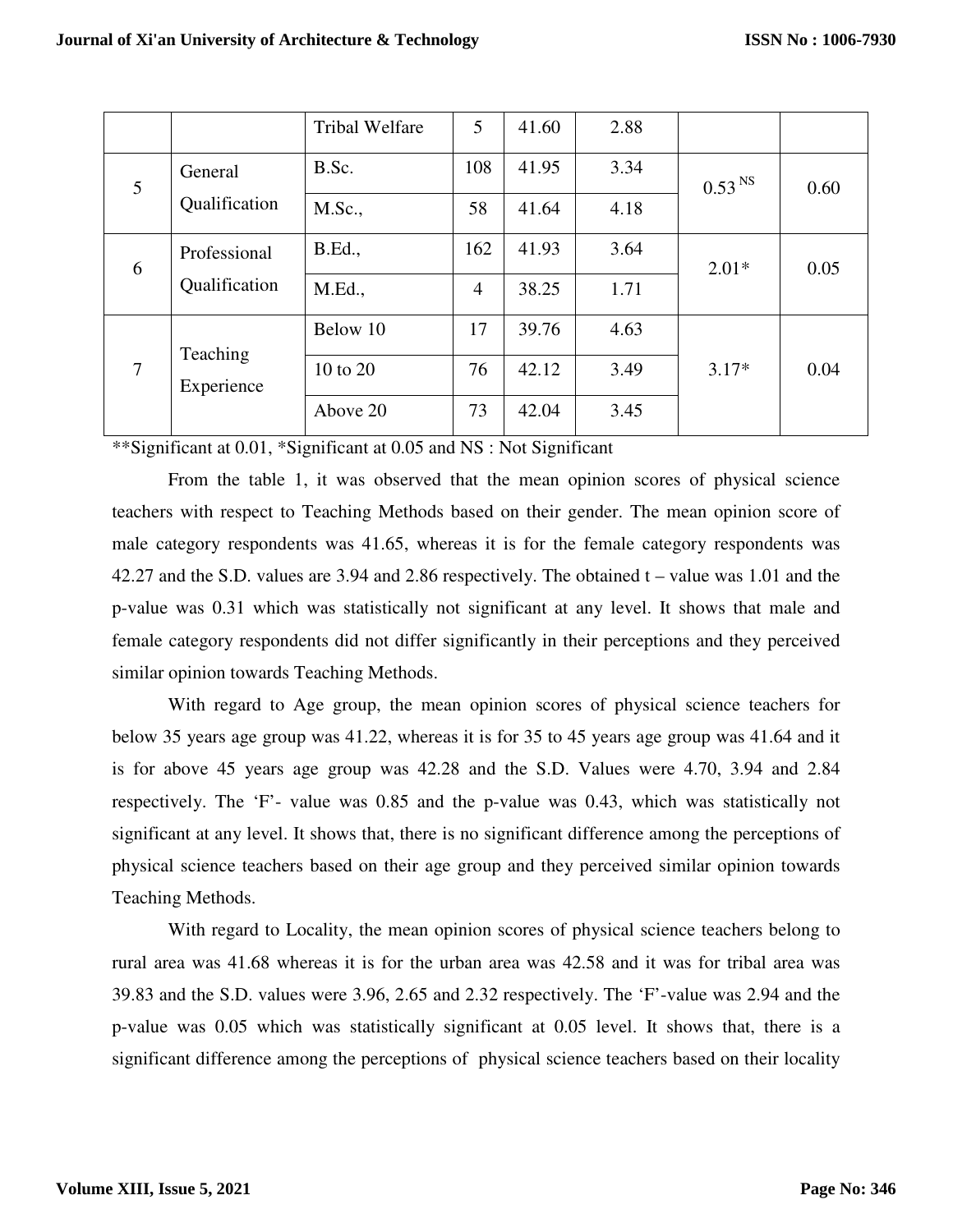and urban area category physical science teachers perceived high perceptions towards Teaching Methods than that of rural and tribal area category physical science teachers.

With regard to School Management, the mean opinion scores of physical science teachers working in Government Schools was 42.05 whereas it is for the physical science teachers working in ZPP schools was 41.66 and it was for the physical science teachers working Municipal schools was 42.84 and it was for the physical science teachers working Tribal Welfare schools was 41.60 and the S.D. values were 2.15, 3.99, 2.85 and 2.88 respectively. The 'F'-value was 2.99 and the p-value was 0.05 which was statistically significant at 0.05 level. It shows that, there is a significant difference among the perceptions of physical science teachers based on their school management and Municipal school science teachers perceived high perceptions towards Teaching Methods than that of Government, ZPP and Tribal Welfare school physical science teachers.

With regard to General Qualification, the mean opinion score of B.Sc., qualified category respondents was 41.95, whereas M.Sc., qualified category respondents was 41.64 and the S.D. values were 3.34 and 4.18 respectively. The derived  $F -$  value was 0.53 and the p-value was 0.60, which was statistically not significant at any level. It shows that, there is no significant difference between the perceptions of B.Sc. and M.Sc. qualified category physical science teachers and they perceived similar opinion towards Teaching Methods.

With regard to Professional Qualification, the mean opinion score of B.Ed., qualified category physical science teachers was 41.93 whereas it was for M.Ed., qualified category physical science teachers was 38.25 and the S.D. Values were. 3.64 and 1.71 respectively. The derived  $F -$  value was 2.01 and the p-value was 0.05, which was statistically significant at 0.05 level. It shows that there is a significant difference in their perceptions between B.Ed., and M.Ed., qualified category physical science teachers and B.Ed., qualified category physical science teachers perceived high towards Teaching Methods than that of M.Ed., qualified category physical science teachers.

With regard to Teaching Experience, the mean opinion score of physical science teachers for below 10 years' experience category was 39.76 whereas it was for the 10 to 20 years teaching experience category physical science teachers was 42.12 and it was for above 20 years teaching experience category physical science teachers was 42.04 and the S.D. values were 4.63, 3.49 and 3.45 respectively. The derived  $F -$  value was 3.17 and the p-value was 0.04 which was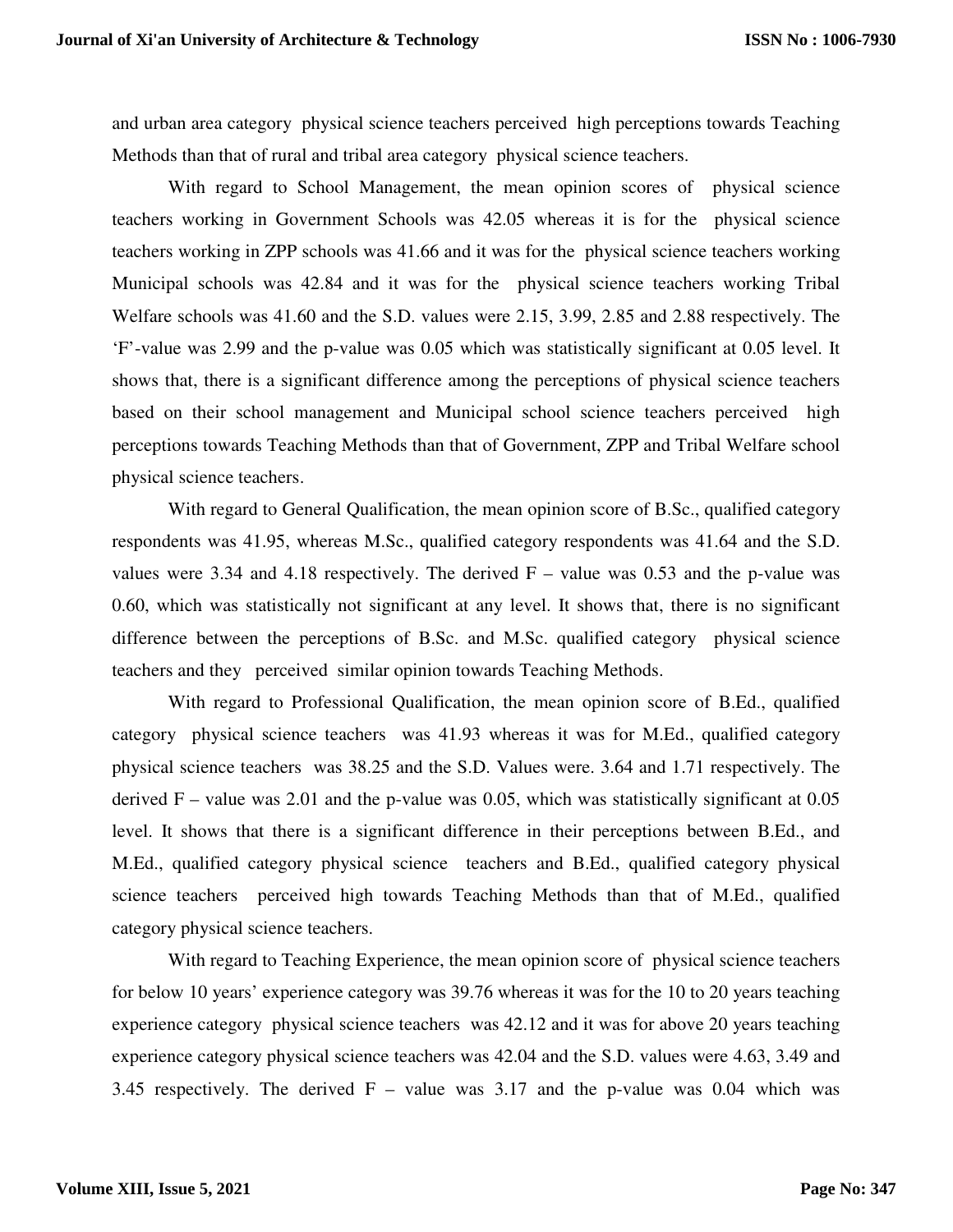statistically significant at 0.05 level. It shows that, there is a significant difference among the perceptions of physical science teachers based on their teaching experience and 10 to 20 years teaching experience physical science teaches perceived high towards Teaching Methods than that of below 10 and above 20 teaching experience physical science teachers.

**Table - 2: Mean, SD, and 't'/F Values on the perceptions of Physical Science Teachers with respect to Teachers content Knowledge.** 

| S.No.          | <b>Variable</b>               | Category              | ${\bf N}$      | <b>Mean</b> | Std. Dev. | t/F-value            | p-value |
|----------------|-------------------------------|-----------------------|----------------|-------------|-----------|----------------------|---------|
| $\mathbf{1}$   | Gender                        | Male                  | 115            | 74.90       | 7.63      | $1.20^{\rm \, NS}$   | 0.23    |
|                |                               | Female                | 51             | 73.25       | 9.30      |                      |         |
|                | Age                           | Below 35              | 18             | 73.61       | 7.90      | $1.18$ $^{\rm NS}$   | 0.31    |
| $\overline{2}$ |                               | 35 to 45              | 84             | 74.67       | 7.87      |                      |         |
|                |                               | Above 45              | 64             | 74.83       | 6.81      |                      |         |
|                |                               | Rural                 | 111            | 74.37       | 7.04      |                      | 0.04    |
| $\overline{3}$ | Locality                      | Urban                 | 43             | 74.75       | 8.02      | $3.17*$              |         |
|                |                               | Tribal                | 12             | 67.67       | 15.62     |                      |         |
| $\overline{4}$ | Management                    | Government            | 22             | 73.95       | 6.29      | $3.15*$              | 0.03    |
|                |                               | <b>ZPP</b>            | 120            | 74.29       | 9.03      |                      |         |
|                |                               | Municipal             | 19             | 75.53       | 4.61      |                      |         |
|                |                               | <b>Tribal Welfare</b> | 5              | 74.60       | 5.37      |                      |         |
| 5              | General<br>Qualification      | B.Sc.                 | 108            | 75.34       | 5.16      | $2.05*$              | 0.04    |
|                |                               | M.Sc.,                | 58             | 72.64       | 11.80     |                      |         |
| 6              | Professional<br>Qualification | <b>B.Ed.,</b>         | 162            | 74.38       | 8.27      | $0.21$ <sup>NS</sup> | 0.83    |
|                |                               | M.Ed.,                | $\overline{4}$ | 75.25       | 2.87      |                      |         |
| $\overline{7}$ | Teaching<br>Experience        | Below 10              | 17             | 70.88       | 13.04     |                      |         |
|                |                               | 10 to 20              | 76             | 74.42       | 9.12      | $2.93*$              | 0.05    |
|                |                               | Above 20              | 73             | 75.19       | 5.05      |                      |         |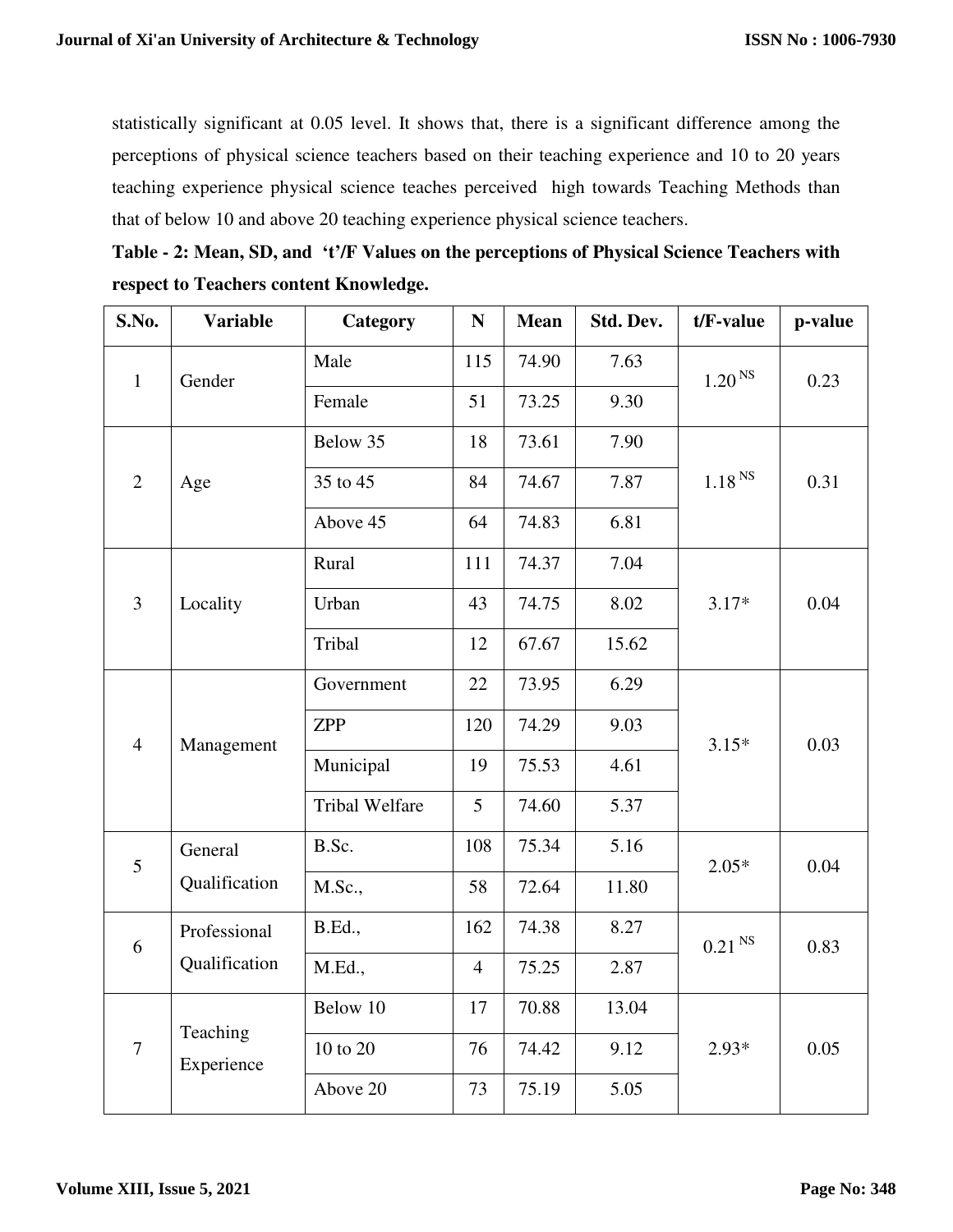\*\*Significant at 0.01, \*Significant at 0.05 level and NS: Not Significant

From the table 2, it was observed that the mean opinion scores of physical science teachers with respect to Teachers content Knowledge based on their gender. The mean opinion score of male category respondents was 74.90, whereas it is for the female category respondents was 73.25 and the S.D. values are 7.63 and 9.30 respectively. The obtained t – value was 1.20 and the p-value was 0.23 which was statistically not significant at any level. It shows that male and female category respondents did not differ significantly in their perceptions and they perceived similar opinion towards Teachers content Knowledge.

With regard to Age group, the mean opinion scores of physical science teachers for below 35 years age group was 73.61, whereas it is for 35 to 45 years age group was 74.67 and it is for above 45 years age group was 74.83 and the S.D. Values were 7.90, 7.87 and 6.81 respectively. The 'F'- value was 1.18 and the p-value was 0.31, which was statistically not significant at any level. It shows that, there is no significant difference among the perceptions of physical science teachers based on their age group and they perceived similar opinion towards Teachers content Knowledge.

With regard to Locality, the mean opinion scores of physical science teachers belong to rural area was 74.37 whereas it is for the urban area was 74.75 and it was for tribal area was 67.67 and the S.D. values were 7.04, 8.02 and 15.62 respectively. The 'F'-value was 3.17 and the p-value was 0.04 which was statistically significant at 0.05 level. It shows that, there is a significant difference among the perceptions of physical science teachers based on their locality and urban area category physical science teachers perceived high perceptions towards Teachers content Knowledge than that of rural and tribal area category physical science teachers.

With regard to School Management, the mean opinion scores of physical science teachers working in Government Schools was 73.95 whereas it is for the physical science teachers working in ZPP schools was 74.29 and it was for the physical science teachers working Municipal schools was 75.53 and it was for the physical science teachers working Tribal Welfare schools was 74.60 and the S.D. values were 6.29, 9.03, 4.61 and 5.37 respectively. The 'F'-value was 3.15 and the p-value was 0.03 which was statistically significant at 0.05 level. It shows that, there is a significant difference among the perceptions of physical science teachers based on their school management and Municipal school science teachers perceived high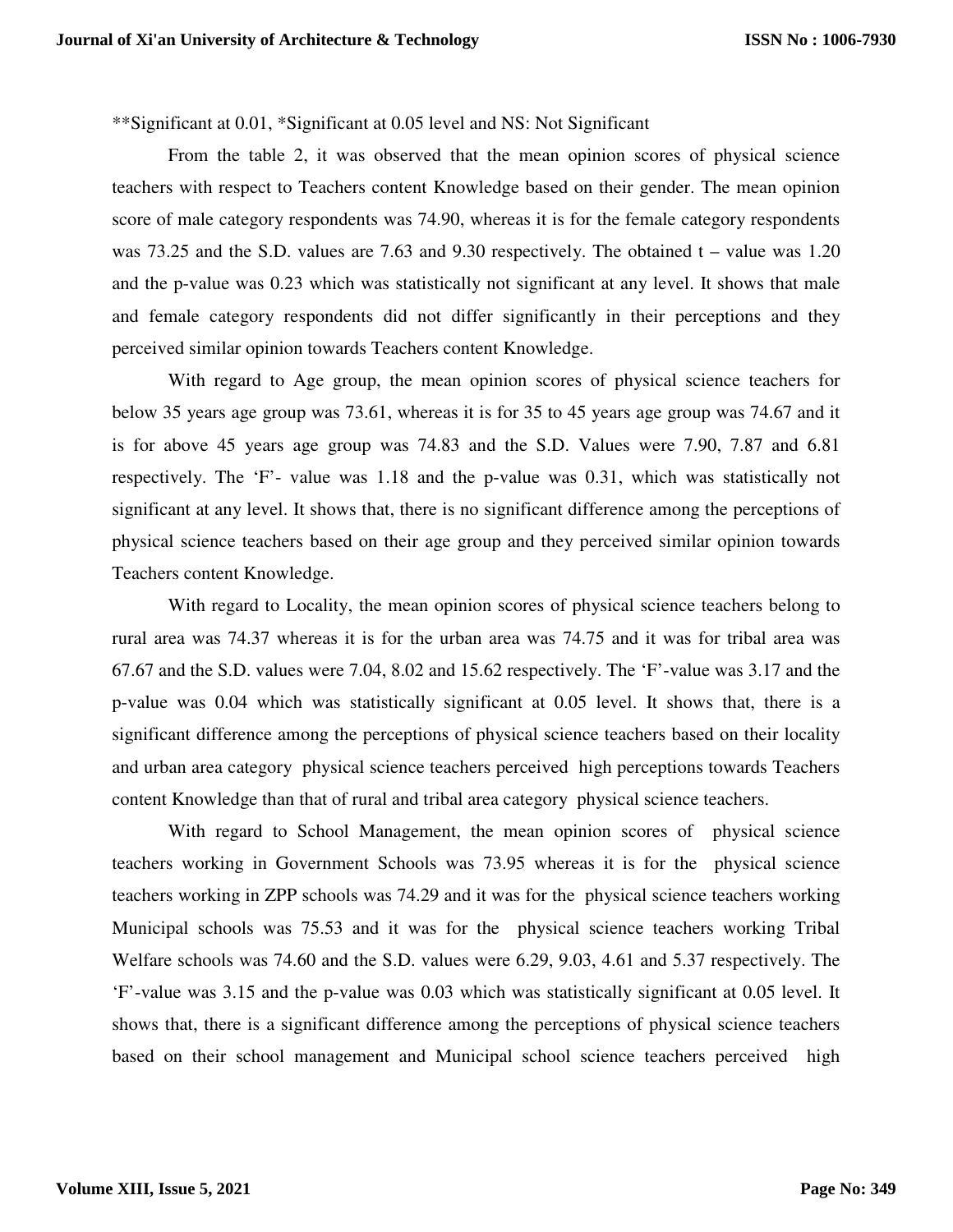perceptions towards Teachers content Knowledge than that of Government, ZPP and Tribal Welfare school physical science teachers.

With regard to General Qualification, the mean opinion score of B.Sc., qualified category respondents was 75.34, whereas M.Sc., qualified category respondents was 72.64 and the S.D. values were 5.16 and 11.80 respectively. The derived  $F -$  value was 2.05 and the p-value was 0.04, which was statistically significant at 0.05 level. It shows that, there is a significant difference between the perceptions of B.Sc. and M.Sc. qualified category physical science teachers and B.Sc., qualified category respondents perceived high towards Teachers content Knowledge than that of M.Sc. qualified category respondents.

With regard to Professional Qualification, the mean opinion score of B.Ed., qualified category physical science teachers was 74.38 whereas it was for M.Ed., qualified category physical science teachers was 75.25 and the S.D. Values were. 8.27 and 8.87 respectively. The derived  $F -$  value was 0.21 and the p-value was 0.83, which was statistically not significant at any level. It shows that there is no significant difference in their perceptions between B.Ed., and M.Ed., qualified category physical science teachers and they perceived similar opinion towards Teachers content Knowledge.

With regard to Teaching Experience, the mean opinion score of physical science teachers for below 10 years' experience category was 70.88 whereas it was for the 10 to 20 years teaching experience category physical science teachers was 74.42 and it was for above 20 years teaching experience category physical science teachers was 75.19 and the S.D. values were 13.04, 9.12 and 5.05 respectively. The derived  $F -$  value was 2.93 and the p-value was 0.05 which was statistically significant at 0.05 level. It shows that, there is a significant difference among the perceptions of physical science teachers based on their teaching experience and above 20 years teaching experience physical science teaches perceived high towards Teachers content Knowledge than that of below 10 and 10 to 20 teaching experience physical science teachers.

**Table - 3: Mean, SD, and 't'/F Values on the perceptions of Physical Science Teachers with respect to Curriculum Issues.** 

| S.No. | <b>Variable</b> | Category | N   | <b>Mean</b> | Std. Dev. | $t/F$ -value       | p-value |
|-------|-----------------|----------|-----|-------------|-----------|--------------------|---------|
|       | Gender          | Male     | 115 | 54.50       | 7.07      | 0.40 <sup>NS</sup> | 0.69    |
|       |                 | Female   | 51  | 54.04       | 6.46      |                    |         |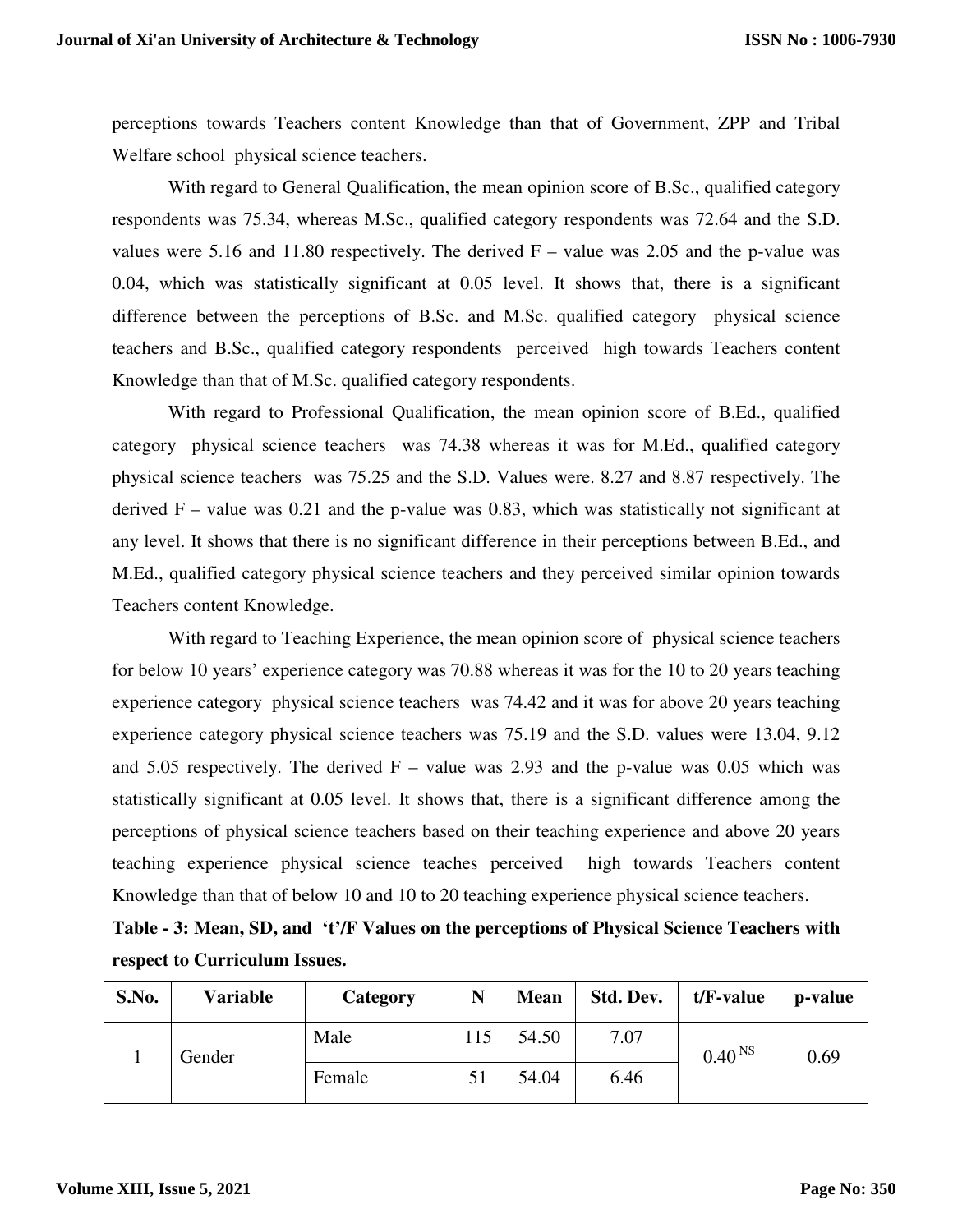| $\overline{2}$ | Age                           | Below 35              | 18             | 52.94 | 8.96  |                    |      |
|----------------|-------------------------------|-----------------------|----------------|-------|-------|--------------------|------|
|                |                               | 35 to 45              | 84             | 54.37 | 6.97  | $0.48^{\rm \, NS}$ | 0.62 |
|                |                               | Above 45              | 64             | 54.75 | 6.12  |                    |      |
|                |                               | Rural                 | 111            | 54.30 | 5.76  |                    |      |
| $\overline{3}$ | Locality                      | Urban                 | 43             | 54.78 | 6.60  | $4.13**$           | 0.00 |
|                |                               | Tribal                | 12             | 46.67 | 13.95 |                    |      |
| $\overline{4}$ | Management                    | Government            | 22             | 54.32 | 4.81  |                    |      |
|                |                               | <b>ZPP</b>            | 120            | 52.59 | 6.87  | $3.34*$            | 0.03 |
|                |                               | Municipal             | 19             | 54.63 | 4.32  |                    |      |
|                |                               | <b>Tribal Welfare</b> | 5              | 51.80 | 15.19 |                    |      |
| 5              | General<br>Qualification      | B.Sc.                 | 108            | 55.33 | 5.75  | $2.53*$            | 0.01 |
|                |                               | M.Sc.,                | 58             | 52.55 | 8.34  |                    |      |
| 6              | Professional<br>Qualification | <b>B.Ed.,</b>         | 162            | 54.32 | 6.93  | 0.48 <sup>NS</sup> | 0.63 |
|                |                               | M.Ed.,                | $\overline{4}$ | 56.00 | 4.32  |                    |      |
| $\overline{7}$ | Teaching<br>Experience        | Below 10              | 17             | 52.00 | 8.94  |                    |      |
|                |                               | 10 to 20              | 76             | 54.92 | 6.64  | $2.06*$            | 0.05 |
|                |                               | Above 20              | 73             | 54.33 | 6.55  |                    |      |

\*\*Significant at 0.01, \*Significant at 0.05 level and NS: Not Significant

From the table 3, it was observed that the mean opinion scores of physical science teachers with respect to Curriculum Issues based on their gender. The mean opinion score of male category respondents was 54.50, whereas it is for the female category respondents was 54.04 and the S.D. values are 7.07 and 6.46 respectively. The obtained t – value was 0.40 and the p-value was 0.69 which was statistically not significant at any level. It shows that male and female category respondents did not differ significantly in their perceptions and they perceived similar opinion towards Curriculum Issues.

With regard to Age group, the mean opinion scores of physical science teachers for below 35 years age group was 52.94, whereas it is for 35 to 45 years age group was 54.37 and it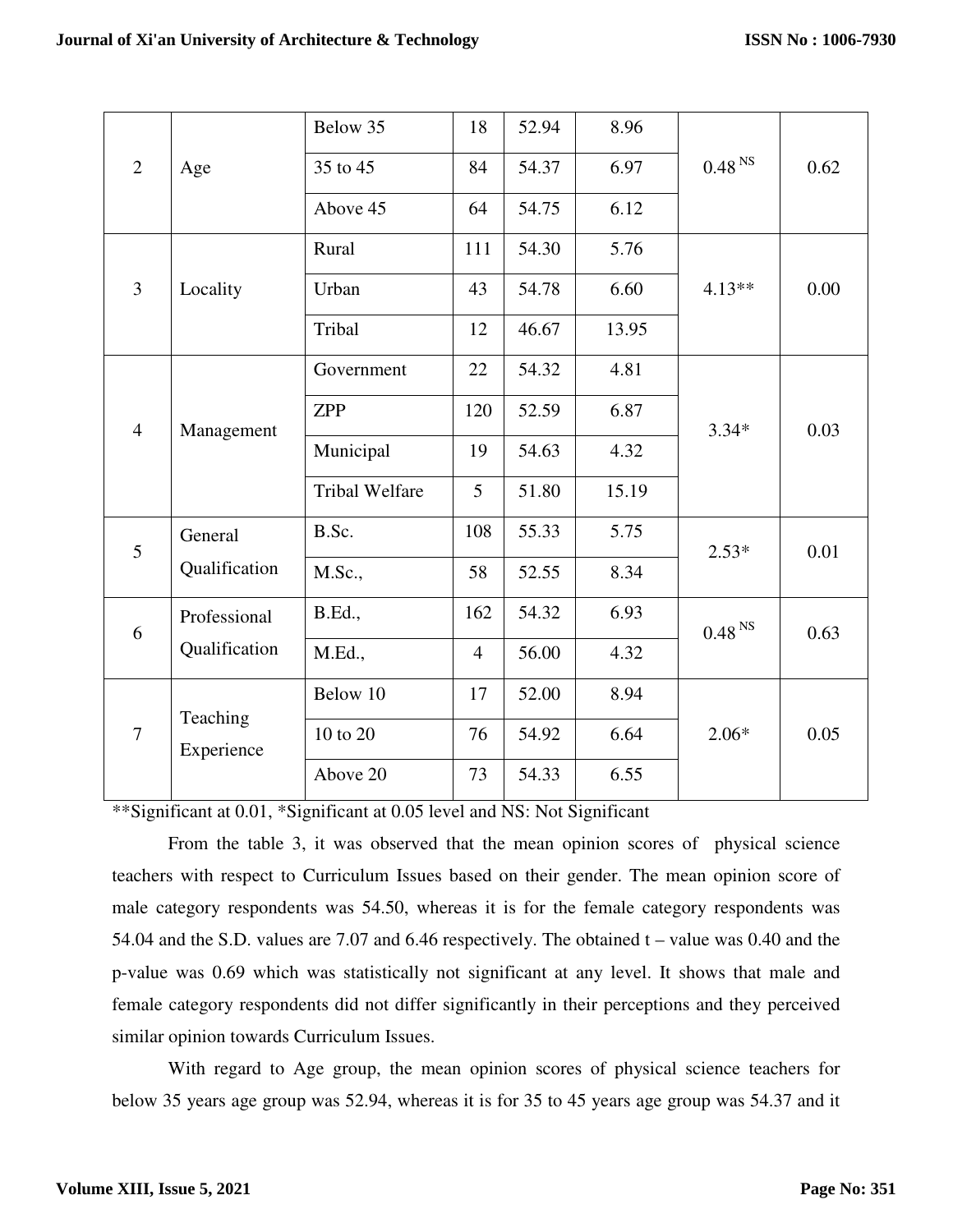is for above 45 years age group was 54.75 and the S.D. Values were 8.96, 6.97 and 6.12 respectively. The 'F'- value was 0.48 and the p-value was 0.62, which was statistically not significant at any level. It shows that, there is no significant difference among the perceptions of physical science teachers based on their age group and they perceived similar opinion towards Curriculum Issues.

With regard to Locality, the mean opinion scores of physical science teachers belong to rural area was 54.30 whereas it is for the urban area was 54.78 and it was for tribal area was 46.67 and the S.D. values were 5.76, 6.60 and 13.95 respectively. The 'F'-value was 4.13 and the p-value was 0.00 which was statistically significant at 0.01 level. It shows that, there is a significant difference among the perceptions of physical science teachers based on their locality and urban area category physical science teachers perceived high perceptions towards Curriculum Issues than that of rural and tribal area category physical science teachers.

With regard to School Management, the mean opinion scores of physical science teachers working in Government Schools was 54.32 whereas it is for the physical science teachers working in ZPP schools was 52.59 and it was for the physical science teachers working Municipal schools was 54.63 and it was for the physical science teachers working Tribal Welfare schools was 51.80 and the S.D. values were 4.81, 6.87, 4.32 and 15.19 respectively. The 'F'-value was 3.34 and the p-value was 0.03 which was statistically significant at 0.05 level. It shows that, there is a significant difference among the perceptions of physical science teachers based on their school management and Municipal school science teachers perceived high perceptions towards Curriculum Issues than that of Government, ZPP and Tribal Welfare school physical science teachers.

With regard to General Qualification, the mean opinion score of B.Sc., qualified category respondents was 55.33, whereas M.Sc., qualified category respondents was 52.55 and the S.D. values were 5.75 and 8.34 respectively. The derived  $F -$  value was 2.53 and the p-value was 0.01, which was statistically significant at 0.05 level. It shows that, there is a significant difference between the perceptions of B.Sc. and M.Sc. qualified category physical science teachers and B.Sc. qualified category physical science teachers perceived high towards Curriculum Issues than that of M.Sc. qualified category physical science teachers.

With regard to Professional Qualification, the mean opinion score of B.Ed., qualified category physical science teachers was 54.32 whereas it was for M.Ed., qualified category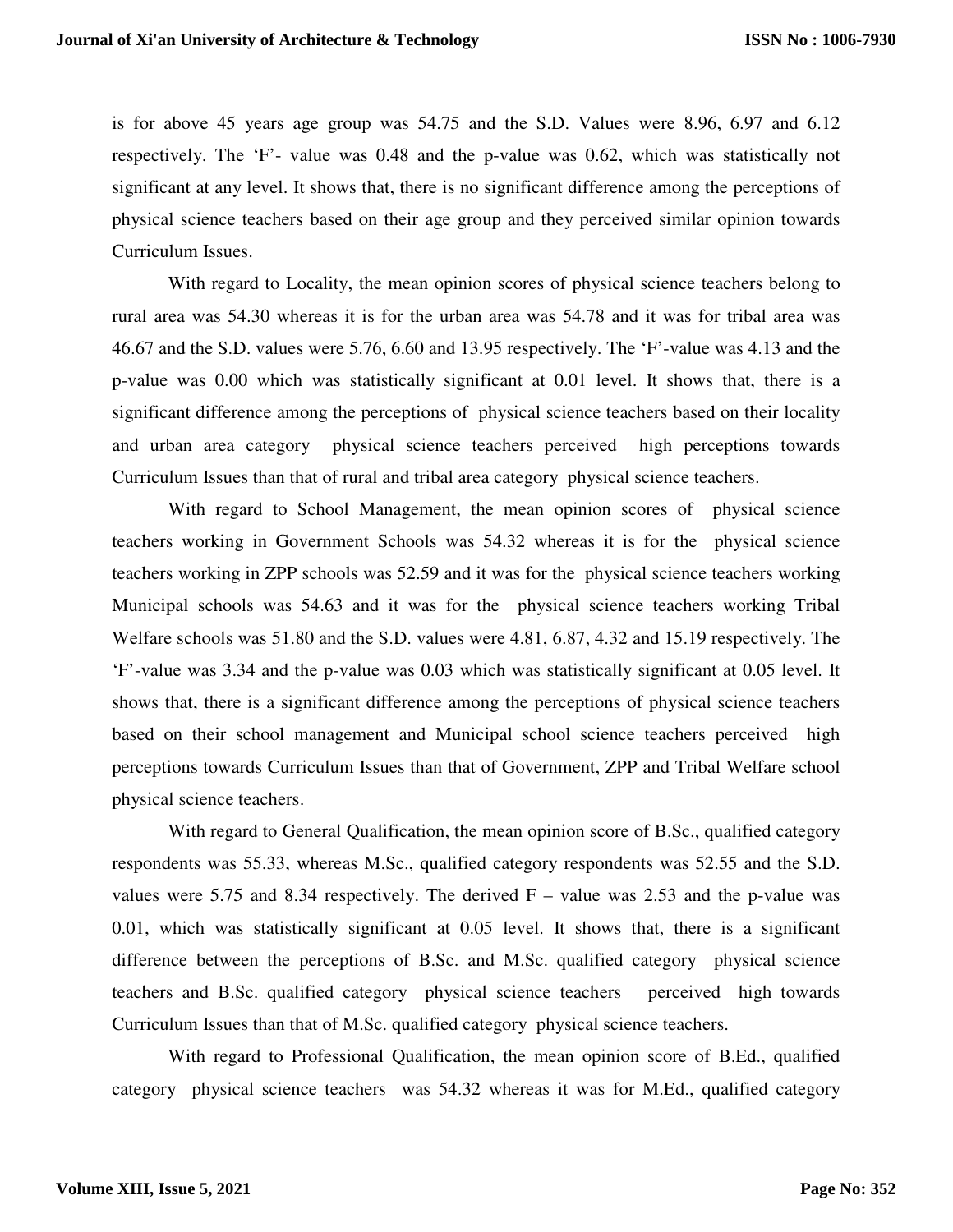physical science teachers was 56.00 and the S.D. Values were. 6.93 and 4.32 respectively. The derived  $F -$  value was 0.48 and the p-value was 0.63, which was statistically not significant at any level. It shows that there is no significant difference in their perceptions between B.Ed., and M.Ed., qualified category physical science teachers and they perceived similar opinion towards Curriculum Issues.

With regard to Teaching Experience, the mean opinion score of physical science teachers for below 10 years' experience category was 52.00 whereas it was for the 10 to 20 years teaching experience category physical science teachers was 54.92 and it was for above 20 years teaching experience category physical science teachers was 54.33 and the S.D. values were 8.94, 6.64 and 6.55 respectively. The derived  $F -$  value was 2.06 and the p-value was 0.05 which was statistically significant at 0.05 level. It shows that, there is a significant difference among the perceptions of physical science teachers based on their teaching experience and 10 to 20 years teaching experience physical science teaches perceived high towards Curriculum Issues than that of below 10 and above 20 teaching experience physical science teachers.

## **FINDINGS AND CONCLUSIONS**

1. With regard to Teaching Methods, all the teacher category respondents with different localities differed significantly and urban area category physical science teachers perceived high perceptions than that of rural and tribal area category physical science teacher. The physical science teachers working in different category managements differed significantly and Municipal school category physical science teacher respondents expressed high perceptions than that of Government, ZPP and Tribal Welfare school teachers, B.Ed., qualified category physical science teachers expressed high perceptions than that of M.Ed., Qualified category physical science teachers. According to their teaching experience, 10 to 20 years teaching experience physical science teachers expressed high perceptions than that of below 10 and above 20 years teaching experience physical science teachers.

2. With regard to Teaching Method, there is no significant difference between perceptions of respondents with respect to Gender, age and General Qualifications. It shows that, they expressed one and the similar opinion towards Teaching Method.

3. With regard to Teachers content Knowledge, there is no significant difference between perceptions of respondents with respect to Gender, age and Professional Qualifications. It shows that, they expressed one and the similar opinion towards Teachers Content Knowledge.